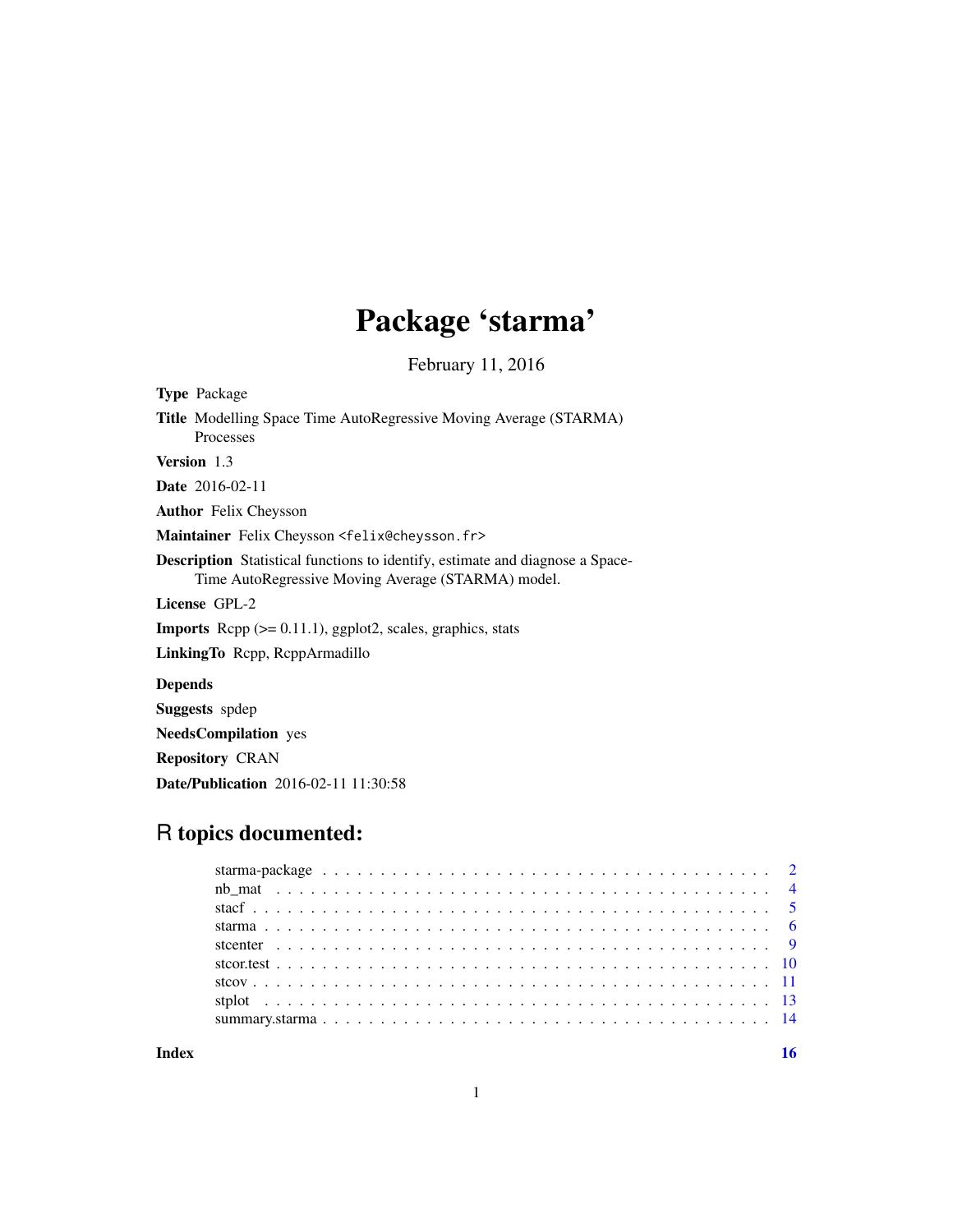<span id="page-1-1"></span><span id="page-1-0"></span>starma-package *Space Time AutoRegressive Moving Average (STARMA) modelling for space-time series*

#### Description

This package aims to provide all the tools needed to identify, estimate and diagnose STARMA models for space-time series. It follows the three-stage iterative model building procedure developed by (Box and Jenkins, 1970) and extended to space-time modelling by (Pfeifer and Deutsch, 1980). Designed with large datasets in mind, the package has been optimized by integrating C++ code via Rcpp and RcppArmadillo (Eddelbuettel and Sanderson, 2014). Furthermore, the parameter estimation, which is usually computationally very expensive when using common optimization routines, uses a Kalman filter (see Cipra and Motykova, 1987), making it extremely efficient when dealing with large datasets.

## Details

| Package: | starma     |
|----------|------------|
| Type:    | Package    |
| Version: | 1.2        |
| Date:    | 2015-11-12 |
| License: | $GPI - 2$  |

The three stages of the iterative model building procedure are as follow, after centering the spacetime series with [stcenter](#page-8-1):

- Identification: Using [stacf](#page-4-1) and [stpacf](#page-4-2), the user should try to identify which parameters should be estimated.

- Estimation: Use [starma](#page-5-1) to estimate the parameters.

- Diagnostic: Use [stacf](#page-4-1), [stpacf](#page-4-2) and [stcor.test](#page-9-1) to check whether the residuals of the models are similar to white noise.

Refer to (Box and Jenkins, 1970) for details over the three-stage iterative model building procedure.

## Author(s)

Felix Cheysson

Maintainer: Felix Cheysson <felix@cheysson.fr>

#### References

- Box, G. E. P., & Jenkins, G. M. (1970). Time Series Analysis: Forecasting and Control. Holden Day.

- Pfeifer, P., & Deutsch, S. (1980). A Three-Stage Iterative Procedure for Space-Time Modeling. Technometrics, 22(1), 35-47. doi:10.1080/00401706.1980.10486099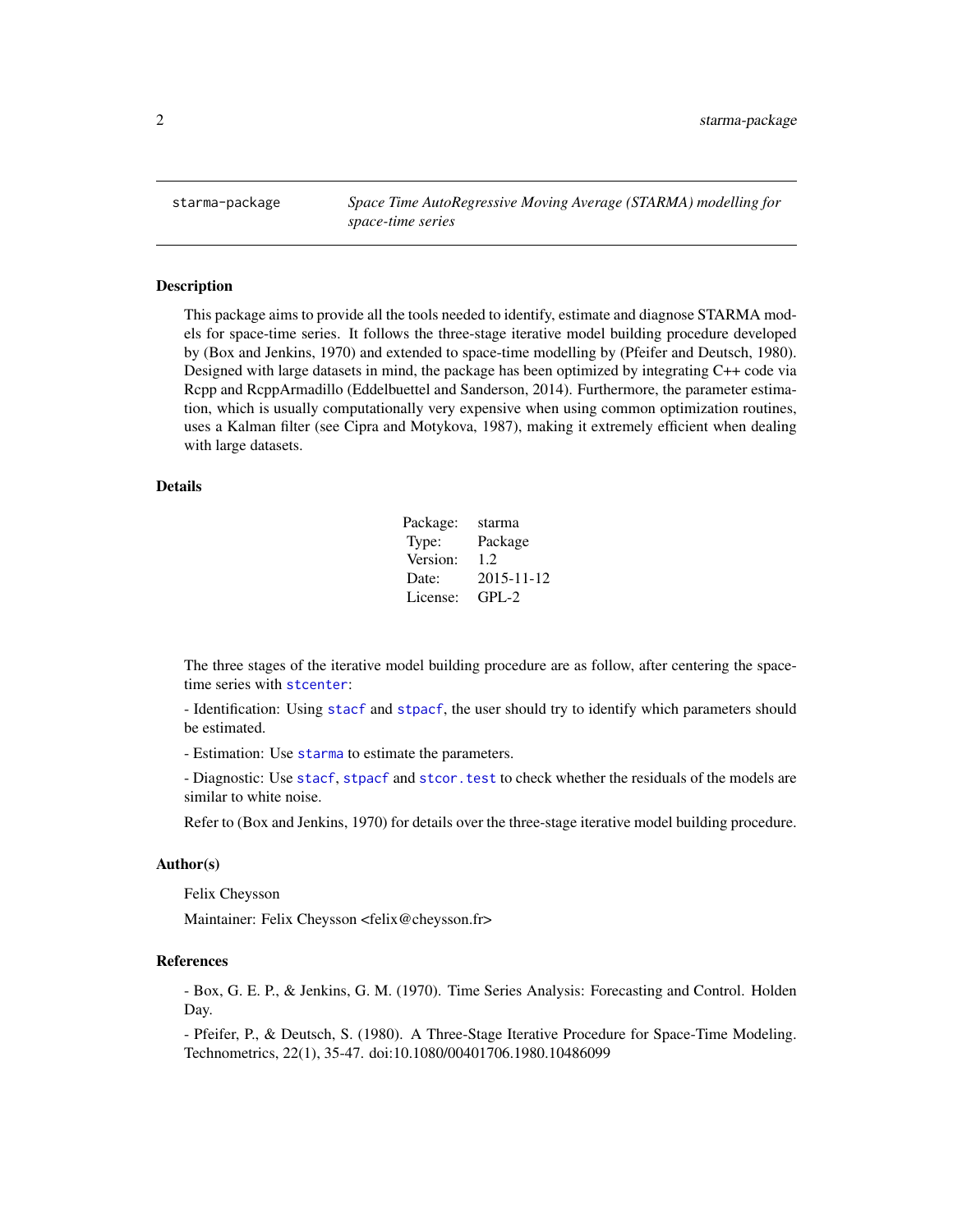- Pfeifer, P., & Deutsch, S. (1981). Variance of the Sample Space-Time Autocorrelation Function. Journal of the Royal Statistical Society. Series B (Methodological), 43(1): 28-33.

- Cipra, T., & Motykova, I. (1987). Study on Kalman filter in time series analysis. Commentationes Mathematicae Universitatis Carolinae, 28(3).

- Dirk Eddelbuettel, Conrad Sanderson (2014). RcppArmadillo: Accelerating R with high-performance C++ linear algebra. Computational Statistics and Data Analysis, Volume 71, March 2014, pages 1054-1063. URL http://dx.doi.org/10.1016/j.csda.2013.02.005

### Examples

```
# Load spdep library to easily create weight matrices
library(spdep)
# Create a 5x5 regular grid which will be our lattice
sites \leq matrix(0, 25, 2)
for (i in 1:5) {
for (j in 1:5)
sites[(i-1)*5 + j, ] \leq c(i, j) - .5}
plot(sites)
# Create a uniform first order neighbourhood
knb <- dnearneigh(sites, 0, 1)
plot(knb, sites)
# Lag the neighbourhood to create other order matrices
knb \leq -nblag(knb, 4)klist <- list(order0=diag(25),
          order1=nb2mat(knb[[1]]),
           order2=nb2mat(knb[[2]]),
          order3=nb2mat(knb[[3]]),
           order4=nb2mat(knb[[4]]))
# Simulate a STARMA(2;1) process
eps <- matrix(rnorm(200*25), 200, 25)
star <- eps
for (t in 3:200) {
star[t,] <- (.4*klist[[1]] + .25*klist[[2]]) %*% star[t-1,] +
(.25*klist[[1]] ) %*% star[t-2,] +
( - .3*klist[[2]]) %*% eps[t-1,] +
eps[t, ]
}
star <- star[101:200,] # Remove first observations
star <- stcenter(star) # Center and scale the dataset
# Identify the process
stacf(star, klist)
stpacf(star, klist)
# Estimate the process
ar \leq matrix(c(1, 1, 1, 0), 2, 2)
```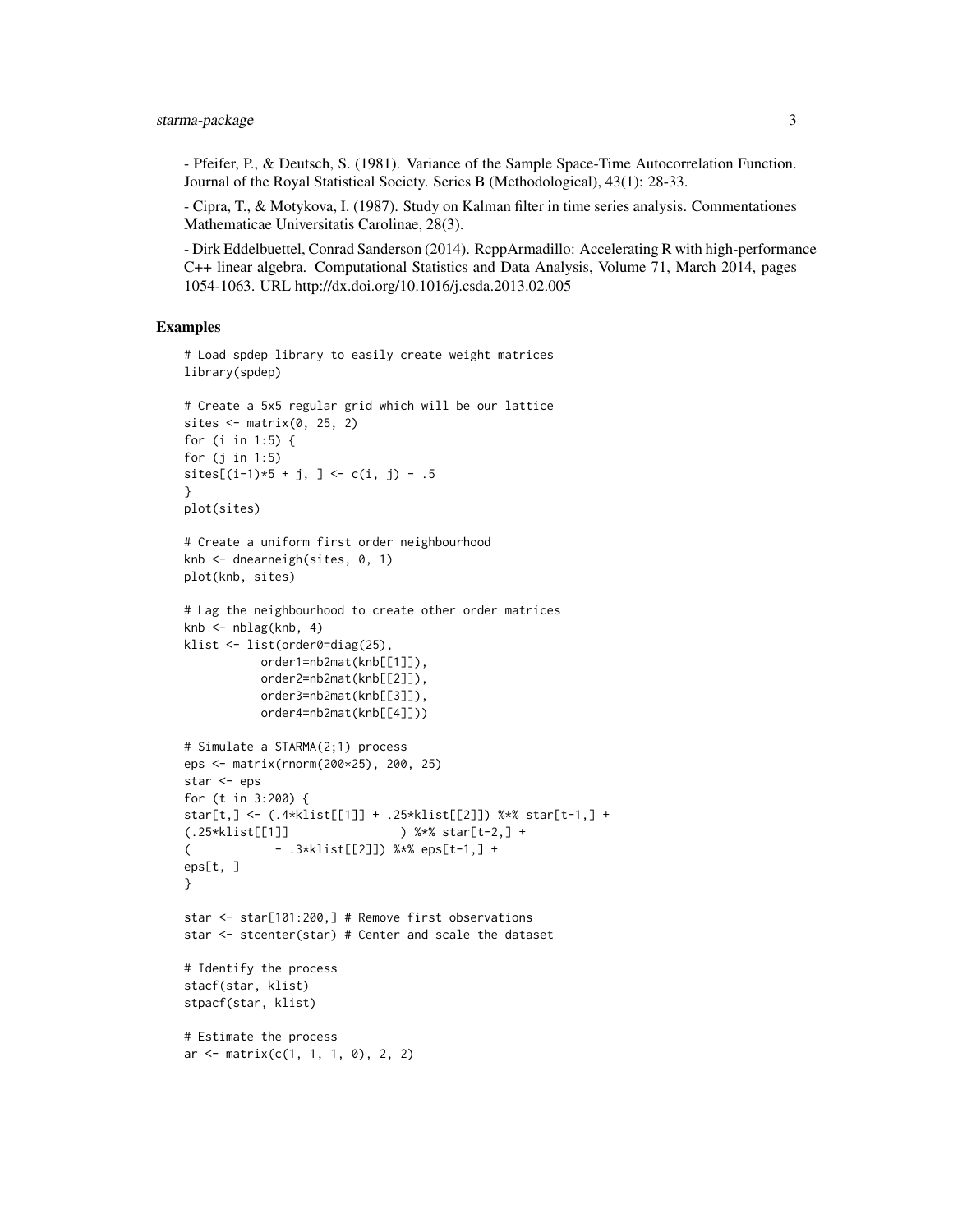```
ma \leq -\text{matrix}(c(0, 1), 1, 2)model <- starma(star, klist, ar, ma)
model
summary(model)
# Diagnose the process
stcor.test(model$residuals, klist, fitdf=4)
stacf(model$residuals, klist)
stpacf(model$residuals, klist)
```
nb\_mat *Neighbourhood weight matrices for France's 94 departments*

## Description

This data file provides three neighbourhoods for the 94 metropolitan French departments:

- dlist: distance-based neighbourhoods; two departments are considered neighbours if their centroids are within range of 100km.

- klist: four closest neighbours; each department is connected to its four closest neighbours, the distance being calculated between centroids.

- blist: common border neighbours; two departments are considered neighbours if they share a border.

These neighbourhoods are designed to be used within the [starma-package](#page-1-1). First element is the identity matrix (0-th order neighbours). Second element is the common border contingency matrix of the department (1-st order neighbours). Elements three to five are the weight matrices lagged from the previous one (2-nd to 4-th order neighbours).

They have been computed used the package spdep and its functions readShapePoly, poly2nb and nblag.

#### Usage

nb\_mat

## Format

Three lists of 5 weight matrices, of dimension 94x94

<span id="page-3-0"></span>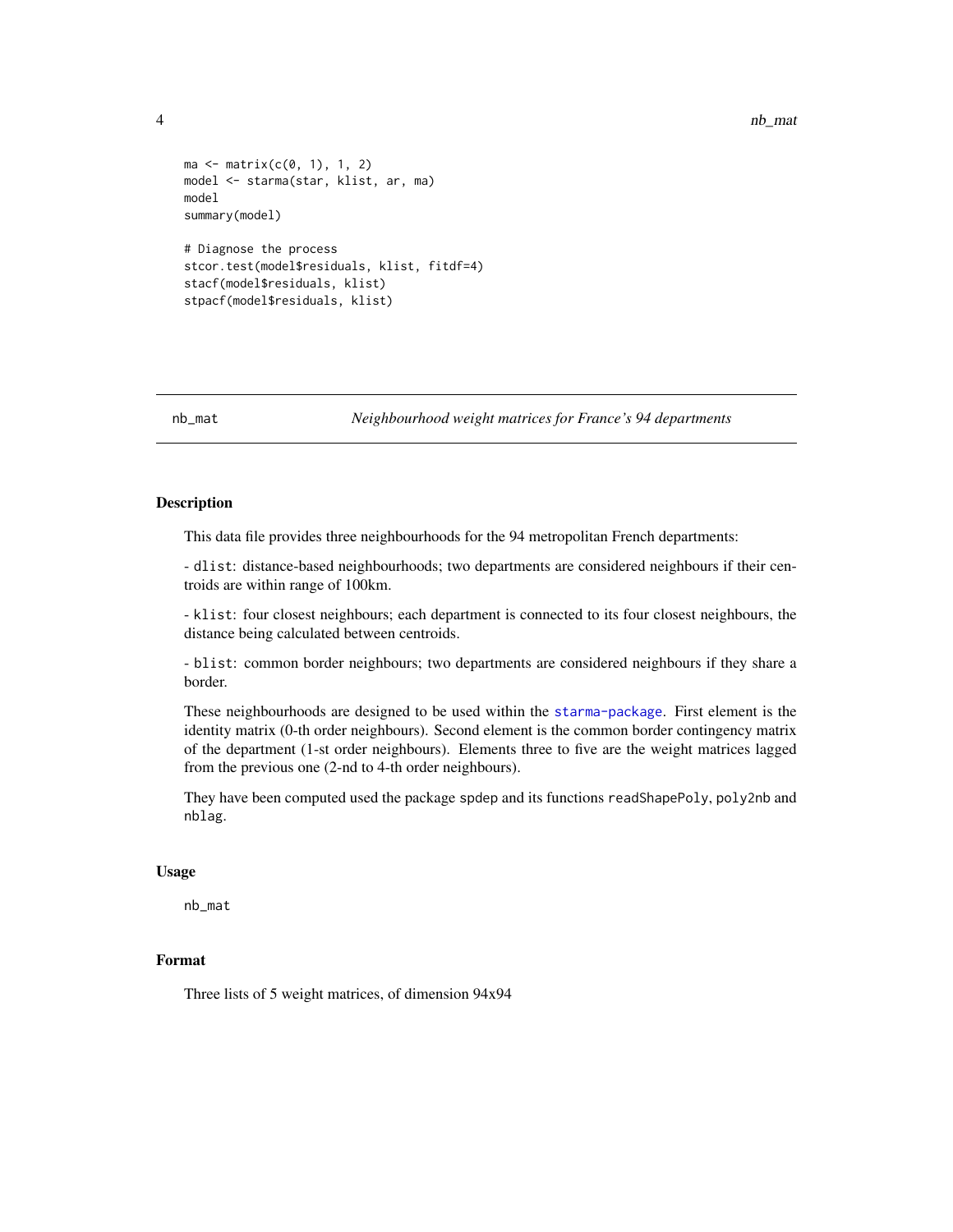<span id="page-4-1"></span><span id="page-4-0"></span>

### <span id="page-4-2"></span>Description

The functions defined below are the main tools to the identification and the diagnostic part of the three-stage iterative model procedure building. stacf and stpacf respectively compute the autocorrelation and partial autocorrelation functions of a space-time series.

#### Usage

```
stacf(data, wlist, tlag.max=NULL, plot=TRUE, use.ggplot=TRUE)
stpacf(data, wlist, tlag.max=NULL, plot=TRUE, use.ggplot=TRUE)
```
#### Arguments

| data       | a matrix or data frame containing the space-time series: row-wise should be the<br>temporal observations, with each column corresponding to a site.     |
|------------|---------------------------------------------------------------------------------------------------------------------------------------------------------|
| wlist      | a list of the weight matrices for each k-th order neighbours, first one being the<br>identity.                                                          |
| tlag.max   | the maximum time lag for the space-time autocorrelation functions. If $t \log_{10} m\alpha = NULL$ ,<br>it will use a large enough number of time lags. |
| plot       | whether to plot the autocorrelation functions or not.                                                                                                   |
| use.ggplot | if $plot = TRUE$ , whether to use $ggplot2$ or not to display the autocorrelation<br>functions. Not using ggplot2 is depreciated.                       |

## Details

stacf and stpacf respectively compute the space-time autocorrelation and partial autocorrelation functions of the serie data between s-th and 0-th order neighbors at time lag t, for s ranging from 0 to length(wlist) and t ranging from 1 to tlag.max.

The autocorrelation function is computed as follows:

$$
\hat{\rho}_l(s) = frac{\hat{\gamma}_{l0}(s)(\hat{\gamma}_{ll}(0)\hat{\gamma}_{00}(s))}^{1/2}
$$

The partial autocorrelation functions are computed solving iteratively the Yule Walker equations for increasing time lags and space lags.

Note that the identification might be biased if the partial autocorrelation functions are not computed with enough space lags, since Yule Walker equations are sensible to the maximum space lag given.

#### Value

An object of class matrix containing the estimated acf. Row-wise are the different time lags, column-wise the different space lags.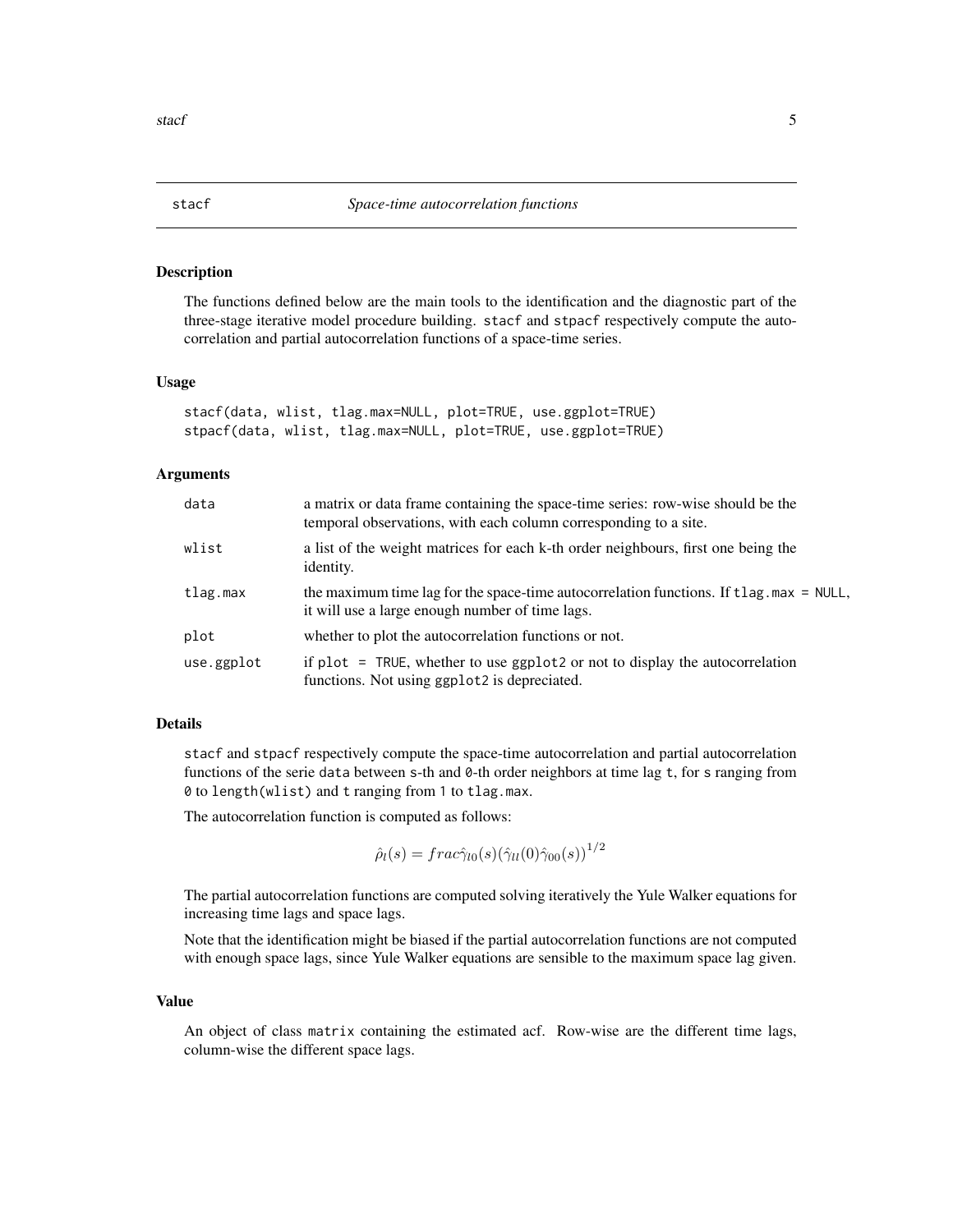<span id="page-5-0"></span>6 starma and the starting of the starting of the starting starting starting starting starting starting starting starting starting starting starting starting starting starting starting starting starting starting starting st

#### Author(s)

Felix Cheysson

## References

Pfeifer, P., & Deutsch, S. (1980). A Three-Stage Iterative Procedure for Space-Time Modeling. Technometrics, 22(1), 35-47. doi:10.1080/00401706.1980.10486099

## Examples

data(nb\_mat) # Get neighbourhood matrices

```
# Simulate a STARMA model
eps <- matrix(rnorm(94*200), 200, 94)
sim <- eps
for (t in 3:200) {
sim[t,] <- (.4*blist[[1]] + .25*blist[[2]]) %*% sim[t-1,] +
(.25*blist[[1]] ) %*% sim[t-2,] +
( - .3*blist[[2]]) %*% eps[t-1,] +
eps[t, ]
}
sim <- sim[101:200,]
sim <- stcenter(sim) # Center and scale the dataset
# Plot stacf and stpacf
stacf(sim, blist)
stpacf(sim, blist)
```
<span id="page-5-1"></span>starma *Space-time series estimation procedure*

## Description

starma fits a STARMA model to a space-time series. It is the central function for the estimation part of the three-stage iterative model building procedure.

### Usage

```
starma(data, wlist, ar, ma, iterate=1)
## S3 method for class 'starma'
print(x, \ldots)
```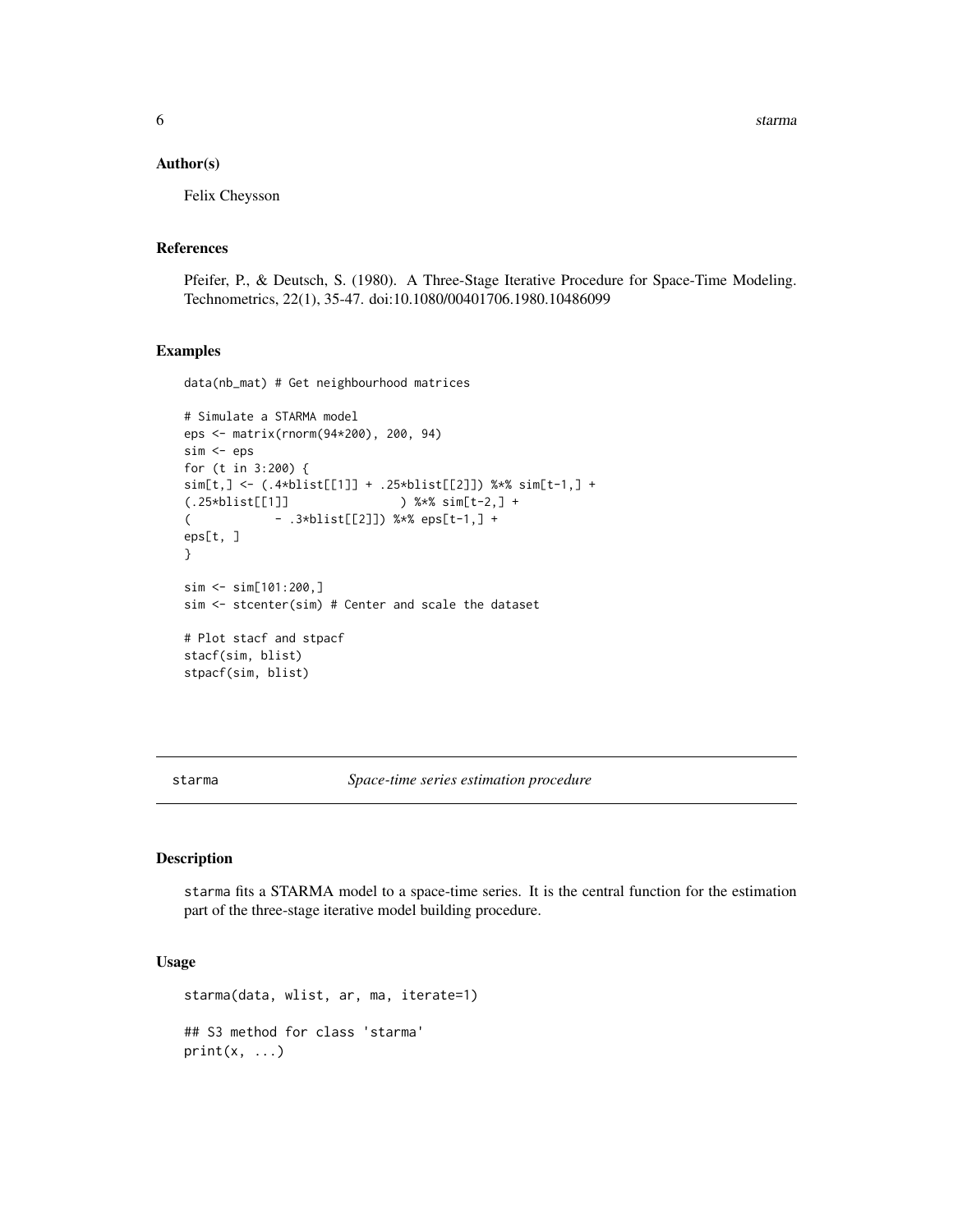#### starma and the starma of the starting of the starting of the starting of the starting  $\sim$  7

#### Arguments

| data    | a matrix or data frame containing the space-time series: row-wise should be the<br>temporal observations, with each column corresponding to a site.                                      |
|---------|------------------------------------------------------------------------------------------------------------------------------------------------------------------------------------------|
| wlist   | a list of the weight matrices for each k-th order neighbours, first one being the<br>identity.                                                                                           |
| ar      | either an integer specifying the maximum time lag of the AR part, or a matrix<br>filled with 0 or 1 indicating whether 'row'-th tlag, 'col'-th slag AR parameter<br>should be estimated. |
| ma      | either an integer specifying the maximum time lag of the MA part, or a matrix<br>filled with 0 or 1 indicating whether 'row'-th tlag, 'col'-th slag MA parameter<br>should be estimated. |
| iterate | an integer specifying how many times the Kalman filter should be re-run on<br>itself (see Details).                                                                                      |
| X       | a starma class object.                                                                                                                                                                   |
| .       | unused                                                                                                                                                                                   |

## Details

The definition here used for STARMA models is the following:

$$
z_{t} = \sum_{k=1}^{p} \sum_{l=0}^{\lambda_{k}} \phi_{kl} W^{(l)} z_{t-k} + \sum_{k=1}^{q} \sum_{l=0}^{m_{k}} \theta_{kl} W^{(l)} \epsilon_{t-k} + \epsilon_{t}
$$

starma uses a Kalman filter algorithm (Cipra and Motykova, 1987): the parameters are set as the state vector of the state space system, making the iterations of the algorithm estimate directly the parameters. Thus, no optimization routine is required, making the algorithm extremely efficient time wise and computationally wise. Furthermore, the code has been written in C++ using Rcpp and RcppArmadillo (Eddelbuettel and Sanderson, 2014).

Note that, as the residuals must be iteratively estimated when running the Kalman filter, a single run might lead to poor results when estimating an MA parameter. Re-running the Kalman filter at least once, using the previously estimated parameters to add prior knowledge on the residuals leads to better estimates. For STAR model (when no MA parameter needs be estimated), the function ignores the iterate argument.

One of the strength of this estimation function is that the user can to estimate as few parameters as needed, even at high time and/or space lags, since the possibility to input a 1/0 matrix as AR and MA orders is given.

#### Value

A list of class starma containing the following elements:

| phi      | The estimated AR parameters       |
|----------|-----------------------------------|
| phi_sd   | The corresponding standard errors |
| theta    | The estimated MA parameters       |
| theta_sd | The corresponding standard errors |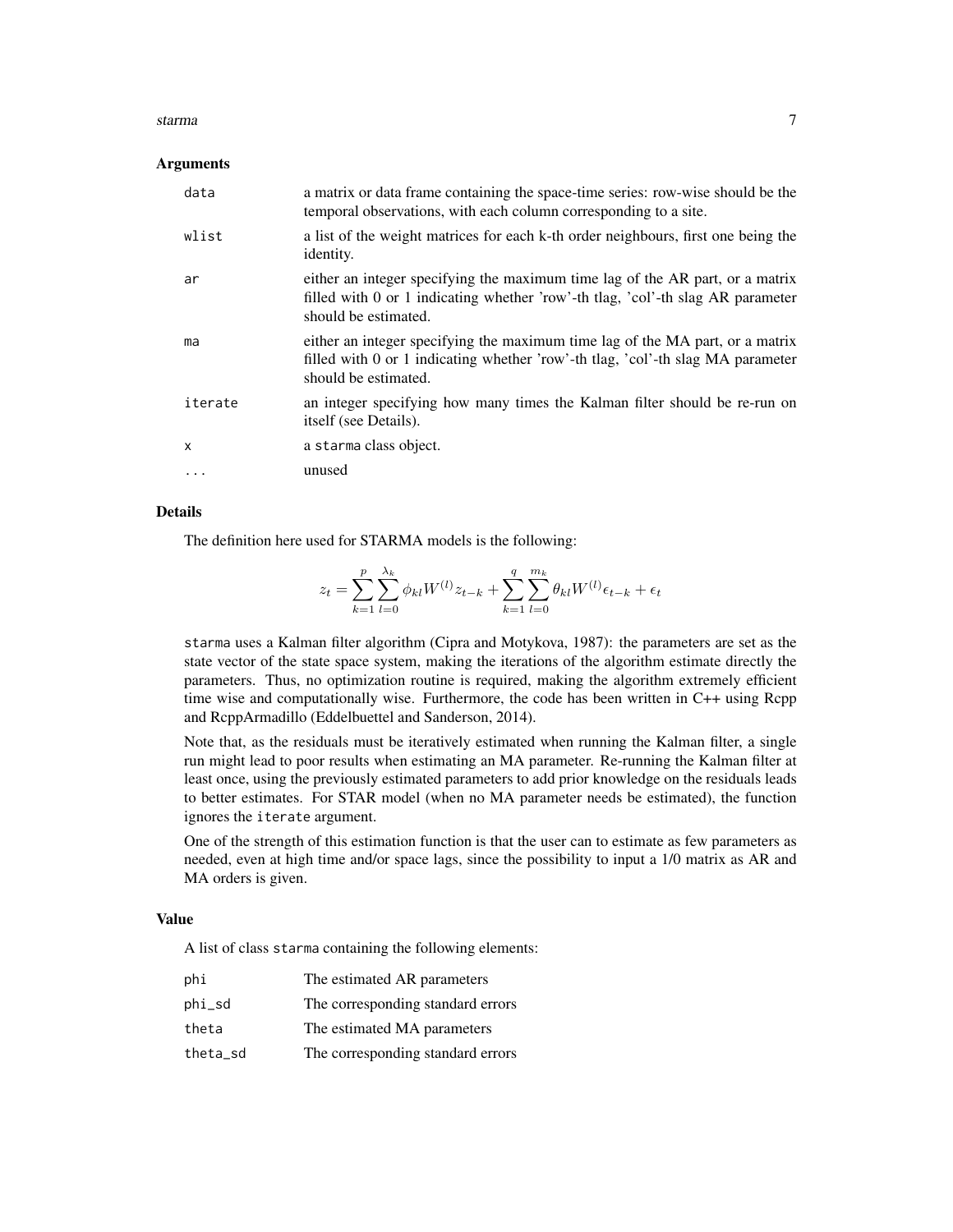| sigma2    | The white noise variance matrix estimated by the Kalman filter. Note that, to<br>achieve parcimony, only the mean of the diagonal elements should be kept (since<br>the noise is supposed to be Gaussian anyway) |
|-----------|------------------------------------------------------------------------------------------------------------------------------------------------------------------------------------------------------------------|
| residuals | The estimated residuals of the model                                                                                                                                                                             |
| loglik    | The conditional log likelihood of the model                                                                                                                                                                      |
| bic       | The corresponding BIC                                                                                                                                                                                            |
| call      | The function call                                                                                                                                                                                                |
| df        | Degrees of freedom of the model: (nb of obs) - (nb of parameters)                                                                                                                                                |

## Author(s)

Felix Cheysson

#### References

- Cipra, T., & Motykova, I. (1987). Study on Kalman filter in time series analysis. Commentationes Mathematicae Universitatis Carolinae, 28(3).

- Dirk Eddelbuettel, Conrad Sanderson (2014). RcppArmadillo: Accelerating R with high-performance C++ linear algebra. Computational Statistics and Data Analysis, Volume 71, March 2014, pages 1054-1063. URL http://dx.doi.org/10.1016/j.csda.2013.02.005

#### Examples

data(nb\_mat) # Get neighbourhood matrices

```
# Simulate a STARMA model
eps <- matrix(rnorm(94*200), 200, 94)
sim <- eps
for (t in 3:200) {
sim[t,] <- (.4*diag(94) + .25*blist[[2]]) %*% sim[t-1,] +
(.25*diag(94) ) %*% sim[t-2,] +
( - .3*blist[[2]]) %*% eps[t-1,] +
eps[t, ]
}
sim <- sim[101:200,]
sim <- stcenter(sim) # Center and scale the dataset
# Autocorrelation functions
stacf(sim, blist)
stpacf(sim, blist)
# Select parameters to estimate
ar \leq matrix(0, 2, 2)
ar[ ,1] < -1 # phi10 and phi20ar[1,2] < -1 # phi11ma \leq matrix(c(0,1), 1, 2) # theta11
# Run the Kalman filter algorithm
model <- starma(sim, blist, ar, ma)
```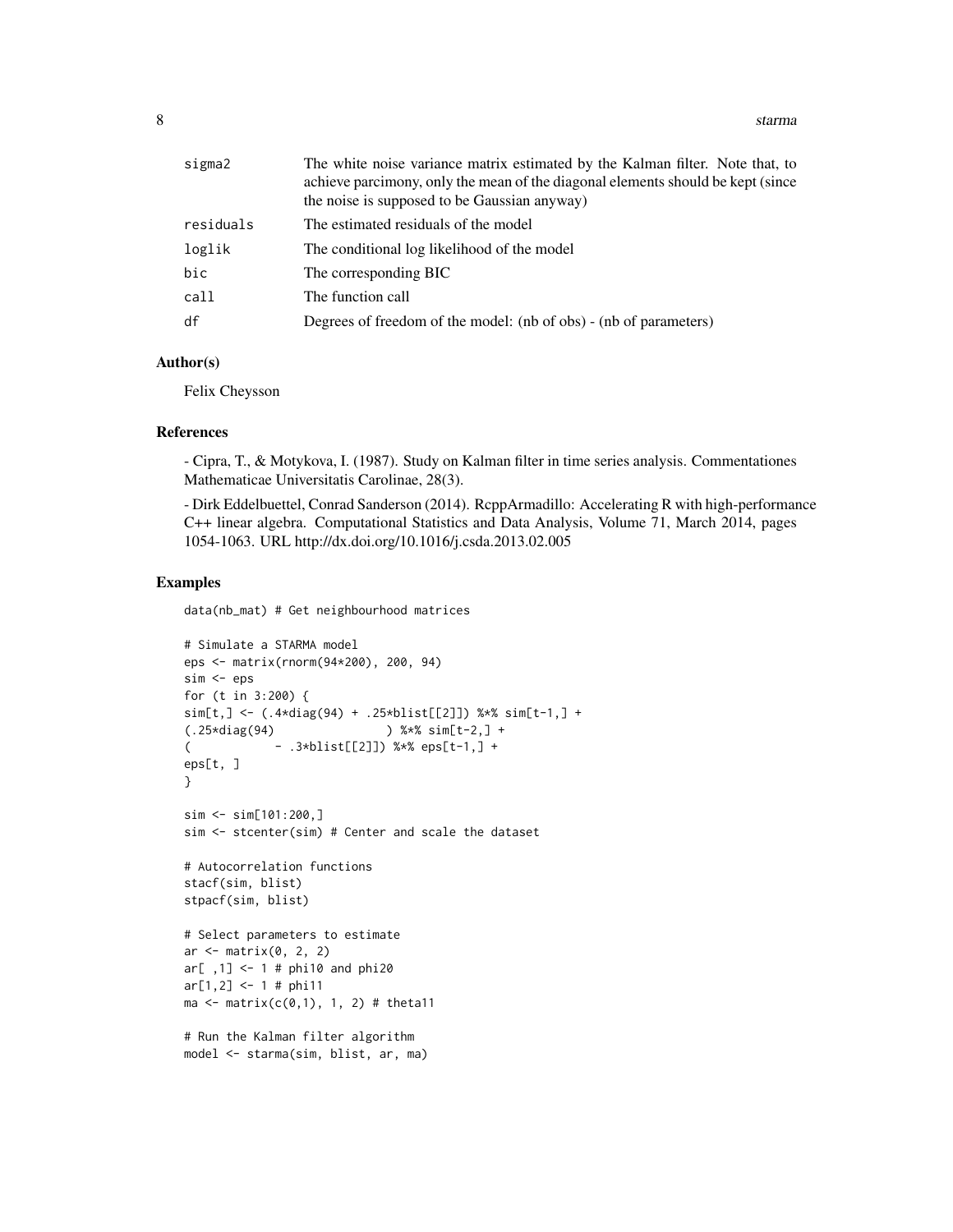#### <span id="page-8-0"></span>stcenter 9

summary(model)

<span id="page-8-1"></span>

## Description

stcenter centers and scales the space-time series data such that its mean is 0 and its standard error 1.

## Usage

stcenter(data, center=TRUE, scale=TRUE)

## Arguments

| data   | a matrix or data frame containing the space-time series: row-wise should be the<br>temporal observations, with each column corresponding to a site. |
|--------|-----------------------------------------------------------------------------------------------------------------------------------------------------|
| center | a logical value indicating whether the series should be centered or not (subtract-<br>ing the mean).                                                |
| scale  | a logical value indicating whether the series should be scaled or not (dividing by<br>the empiric stand deviation).                                 |

## Details

To be able to apply the three-stage iterative model building procedure method for STARMA models, data must be centered beforehand (since [starma](#page-5-1) doesn't estimate an intercept coefficient).

The only difference with the R function [scale](#page-0-0) is that it doesn't center and scale column by column, but globally, since all the observations come from a single process in the case of space time series.

### Value

An object of the same class as data, that is either a matrix or a data.frame.

## Author(s)

Felix Cheysson

## Examples

```
data <- matrix(rnorm(9400, mean=5, sd=2), 100, 94)
data <- stcenter(data) # Center and scale the dataset
# Check for mean
sum(data) / (nrow(data) * ncol(data))
# Check for sd
sqrt( sum(data^2) / (nrow(data) * ncol(data) - 1) )
```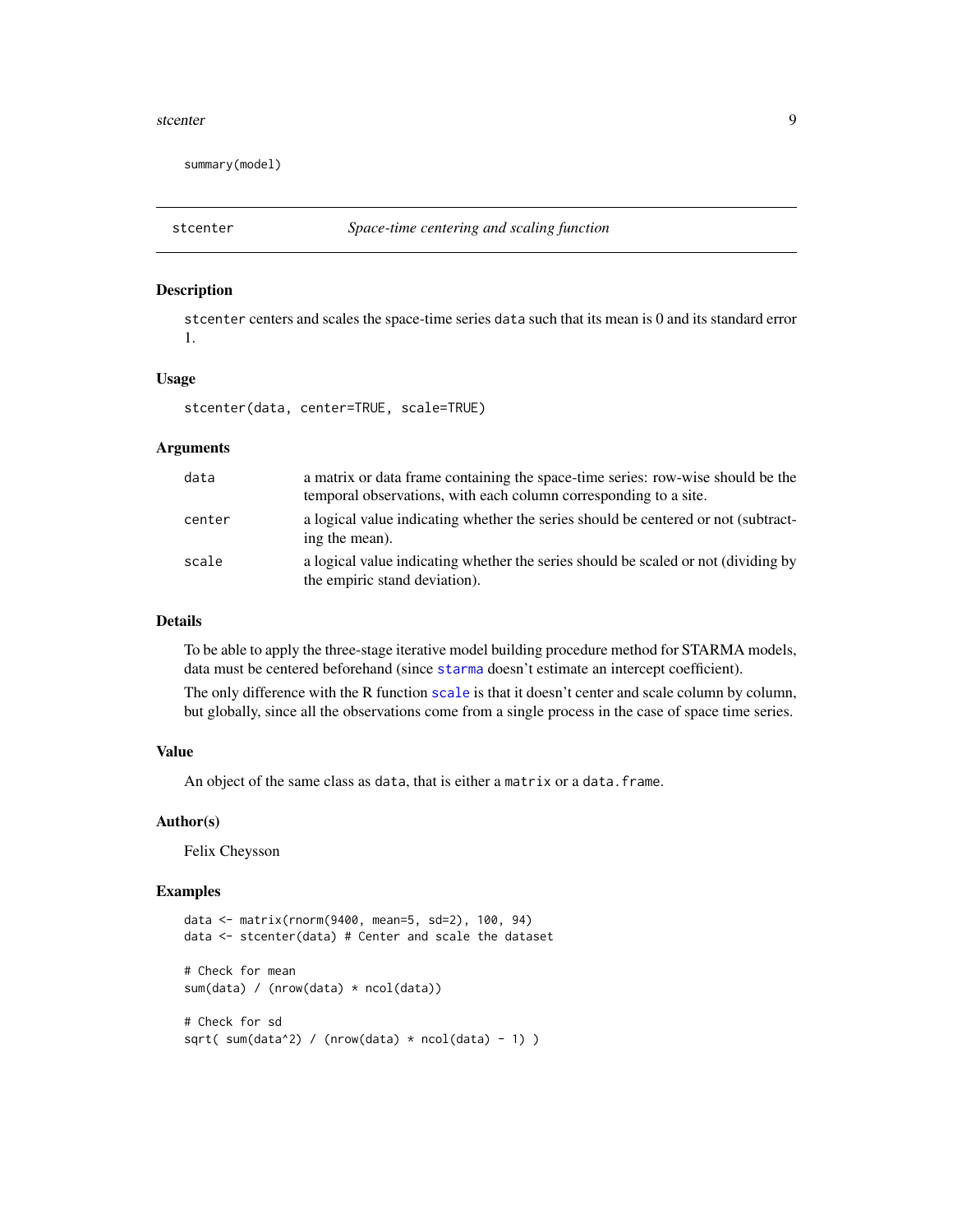<span id="page-9-1"></span><span id="page-9-0"></span>

#### Description

stcor.test computes an extension of the Box-Pierce test statistic to accept or reject the non correlation of the distinct observations of a given space-time series. It is one of the main functions for the diagnostic part of the three-stage iterative model building procedure.

#### Usage

stcor.test(data, wlist, tlag=NULL, slag=NULL, fitdf=0)

```
## S3 method for class 'stcor.test'
print(x, \ldots)
```
## Arguments

| data         | a matrix or data frame containing the space-time series: row-wise should be the<br>temporal observations, with each column corresponding to a site.              |
|--------------|------------------------------------------------------------------------------------------------------------------------------------------------------------------|
| wlist        | a list of the weight matrices for each k-th order neighbours, first one being the<br>identity.                                                                   |
| tlag         | the maximum time lag for the space-time autocorrelation functions. If $t \log = \text{NULL}$ ,<br>it will use a large enough number of time lags.                |
| slag         | the maximum space lag for the space-time autocorrelation functions. If $slag = NULL$ ,<br>it will use as many space lags as possible (as many as length(wlist)). |
| fitdf        | number of degrees of freedom to be subtracted if data is a series of residuals.                                                                                  |
| $\mathsf{x}$ | a starma class object.                                                                                                                                           |
| $\cdots$     | unused                                                                                                                                                           |

#### Details

Since (Pfeifer and Deutsch, 1981) gives:

$$
Var(\hat{\rho}_l(s)) \approx \frac{1}{N(T-s)}
$$

We can extend Box-Pierce test statistic to space-time series:

$$
N\sum (T - s)\hat{\rho}_l(s)^2 \sim \chi^2(slag \times tlag)
$$

stcor.test can be applied to a space-time series to test the null hypothesis of non correlation.

It is useful to check if the residuals of a STARMA models are multivariate white noise. In this case, fitdf should be set equal to the number of parameters in the model.

Please note that this is an empirical extension and it has not yet been the subject of a paper. The specifications of the weight matrices has not been studied either and could lead to inconsistencies.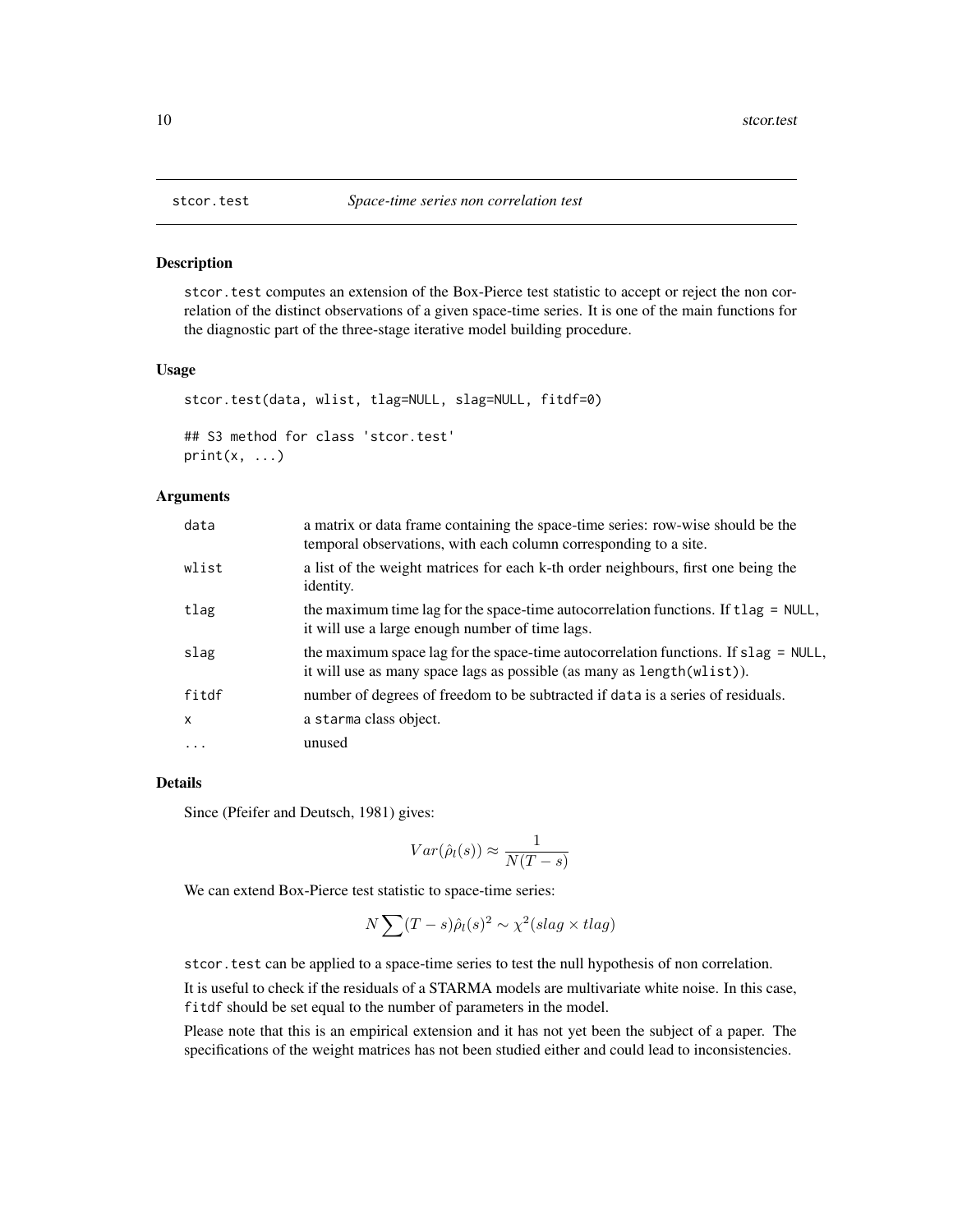#### <span id="page-10-0"></span>stcov and the steady state of the steady state of the steady state of the steady state of the steady state of the steady state of the steady state of the steady state of the steady state of the steady state of the steady s

#### Value

A data.frame containing the following elements:

| X_squared | The value of the chi squared statistic                               |
|-----------|----------------------------------------------------------------------|
| df        | The degrees of freedom of the statistic (taking fit of into account) |
| p.value   | The p-value of the test                                              |

### Author(s)

Felix Cheysson

#### References

- Pfeifer, P., & Deutsch, S. (1980). A Three-Stage Iterative Procedure for Space-Time Modeling. Technometrics, 22(1): 35-47. doi:10.1080/00401706.1980.10486099

- Pfeifer, P., & Deutsch, S. (1981). Variance of the Sample Space-Time Autocorrelation Function. Journal of the Royal Statistical Society. Series B (Methodological), 43(1): 28-33.

#### Examples

```
data(nb_mat)
eps <- matrix(rnorm(94*200), 200, 94)
sim <- eps
for (t in 3:200) {
sim[t,] <- (.4*blist[[1]] + .25*blist[[2]]) %*% sim[t-1,] +
(.25*blist[[1]] ) %*% sim[t-2,] +
( - .3*blist[[2]]) %*% eps[t-1,] +
eps[t, ]
}
sim <- sim[101:200,]
sim <- stcenter(sim) # Center and scale the dataset
# Test for multivariate normality
stcor.test(sim, blist) # Data is correlated
stcor.test(eps, blist) # Data should not be correlated (unless you're 5% unlucky)
```
stcov *Space-time covariance function*

## Description

stcov computes the space-time covariance of the serie data between slag1-th and slag2-th order neighbours at time lag tlag.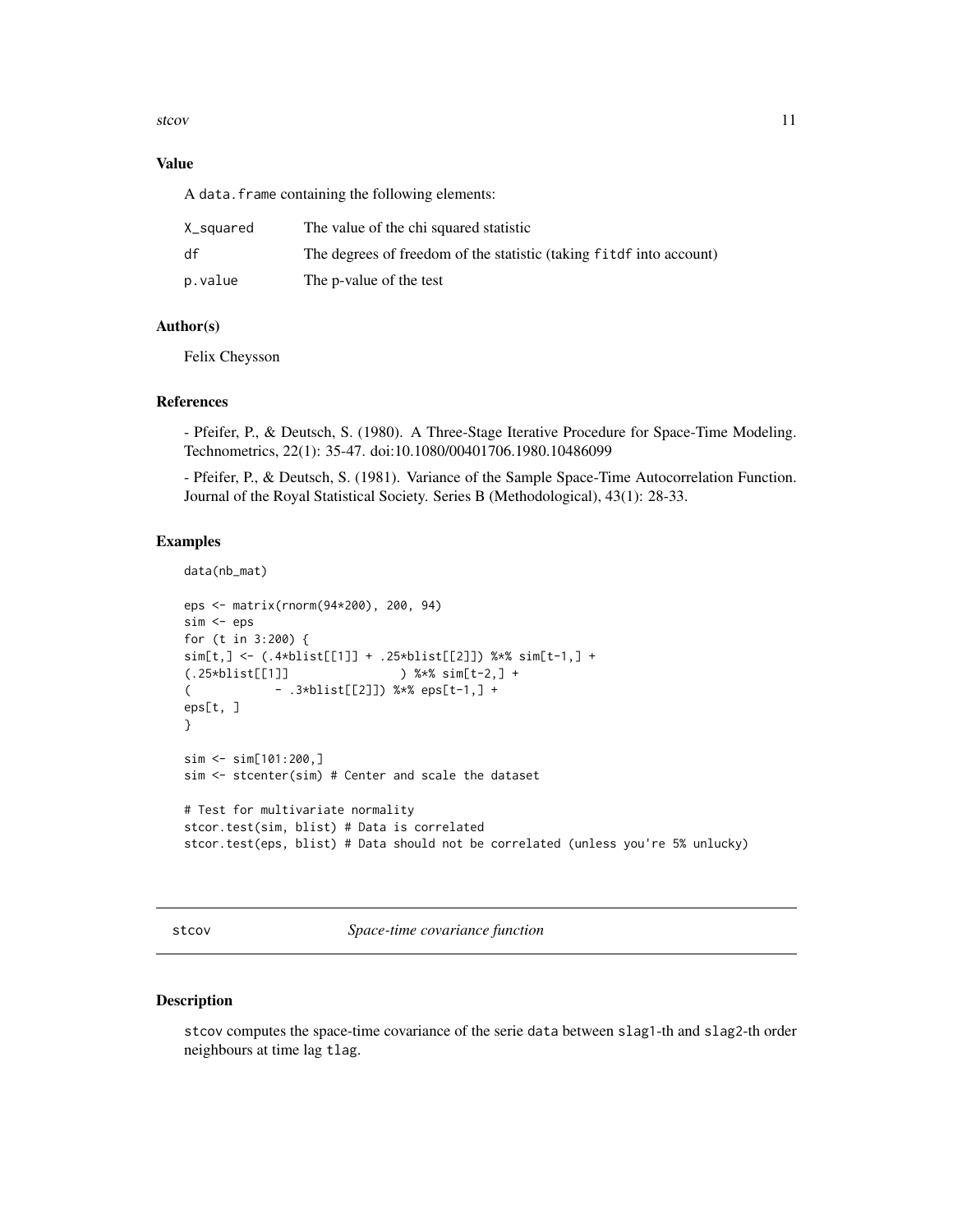## <span id="page-11-0"></span>Usage

stcov(data, wlist, slag1, slag2, tlag)

## Arguments

| data         | a matrix or data frame containing the space-time series: row-wise should be the<br>temporal observations, with each column corresponding to a site. |
|--------------|-----------------------------------------------------------------------------------------------------------------------------------------------------|
| wlist        | a list of the weight matrices for each k-th order neighbours, first one being the<br>identity.                                                      |
| slag1, slag2 | the space lags for the space-time covariance.                                                                                                       |
| tlag         | the time lag for the space-time covariance.                                                                                                         |

## Details

stcov is mainly used as an internal function for the computation of [stacf](#page-4-1) and [stpacf](#page-4-2). slag1 and slag2 must be lower than length(wlist).

It is computed as follows:

$$
\hat{\gamma}_{lk}(s) = \frac{1}{N(T-s)} Tr\left(\sum_{t=s+1}^{T} W^{(k)'} W^{(l)} z_t z'_{t-k}\right)
$$

### Value

A numeric.

## Author(s)

Felix Cheysson

## References

Pfeifer, P., & Deutsch, S. (1980). A Three-Stage Iterative Procedure for Space-Time Modeling. Technometrics, 22(1), 35-47. doi:10.1080/00401706.1980.10486099

#### Examples

```
data(nb_mat) # Get neighbourhood matrices
data <- matrix(rnorm(9400), 100, 94)
# Compute covariance between 2-nd and 1-st order neighbours, at time lag 5
stcov(data, blist, 2, 1, 5)
```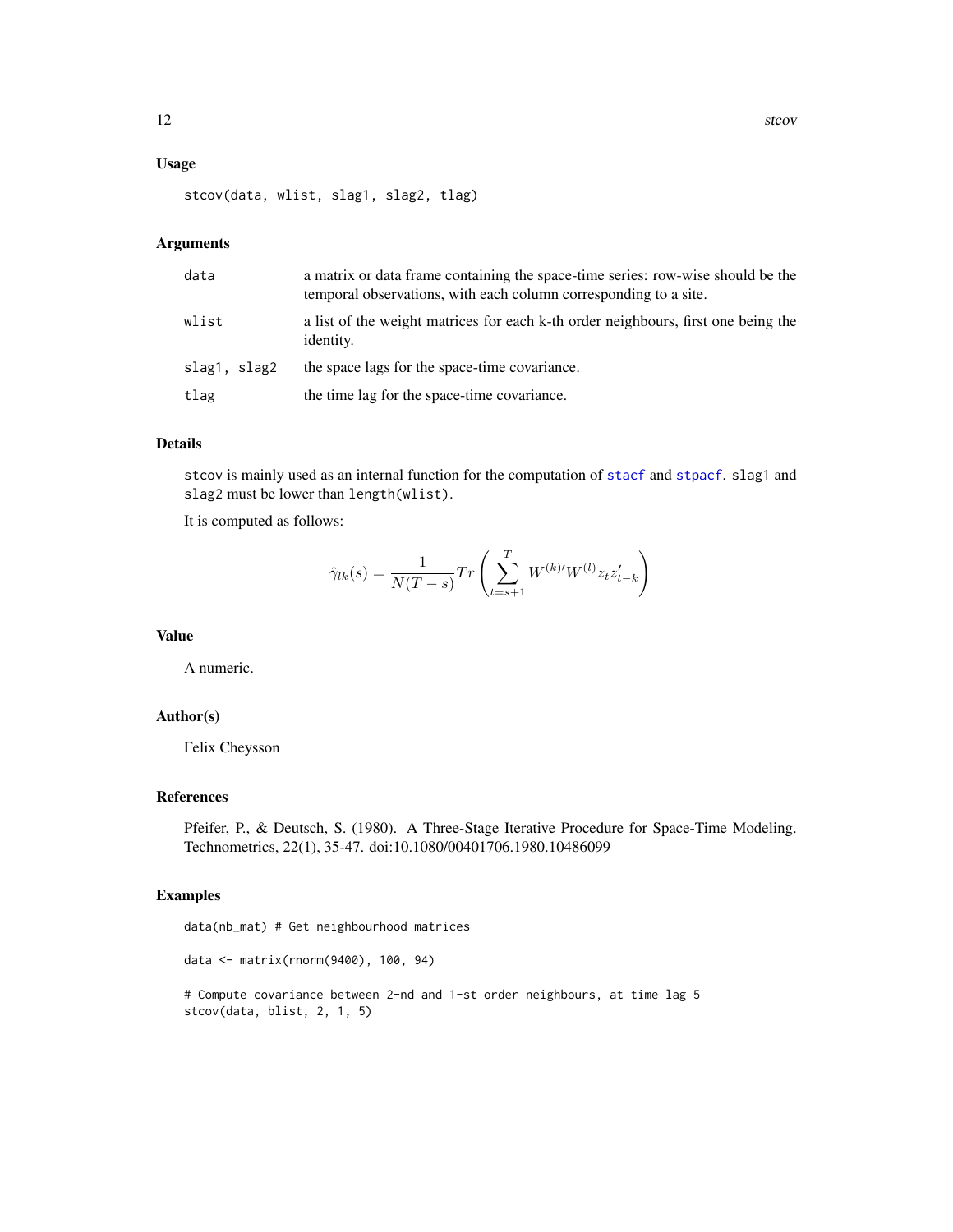<span id="page-12-0"></span>

#### Description

stplot renders a nice 2d plot for autocorrelation functions.

## Usage

stplot(acf, ci, call, ggplot=T)

## Arguments

| acf    | a matrix containing the autocorrelation functions of a given space-time series:<br>row-wise should be the temporal observations, with each column corresponding<br>to a space lag. |
|--------|------------------------------------------------------------------------------------------------------------------------------------------------------------------------------------|
| сi     | confidence intervals for the autocorrelation functions.                                                                                                                            |
| call   | the name of the plot.                                                                                                                                                              |
| ggplot | a boolean indicating whether to use ggplot2 functions (they are recommended).                                                                                                      |

## Details

This function plots the calculated autocorrelation functions of a space-time series.

In practice, the user should not use this function, as it is being called automatically when using stacf or stpacf. The confidence intervals for the autocorrelation functions are approximated by

$$
Var\left(\hat{\rho}_l(k)\right) \approx \frac{1}{N(T-k)}
$$

where N is the number of sites, and T the number of temporal observations.

## Value

NULL

## Author(s)

Felix Cheysson

## References

- Pfeifer, P., & Deutsch, S. (1981). Variance of the Sample Space-Time Autocorrelation Function. Journal of the Royal Statistical Society. Series B (Methodological), 43(1): 28-33.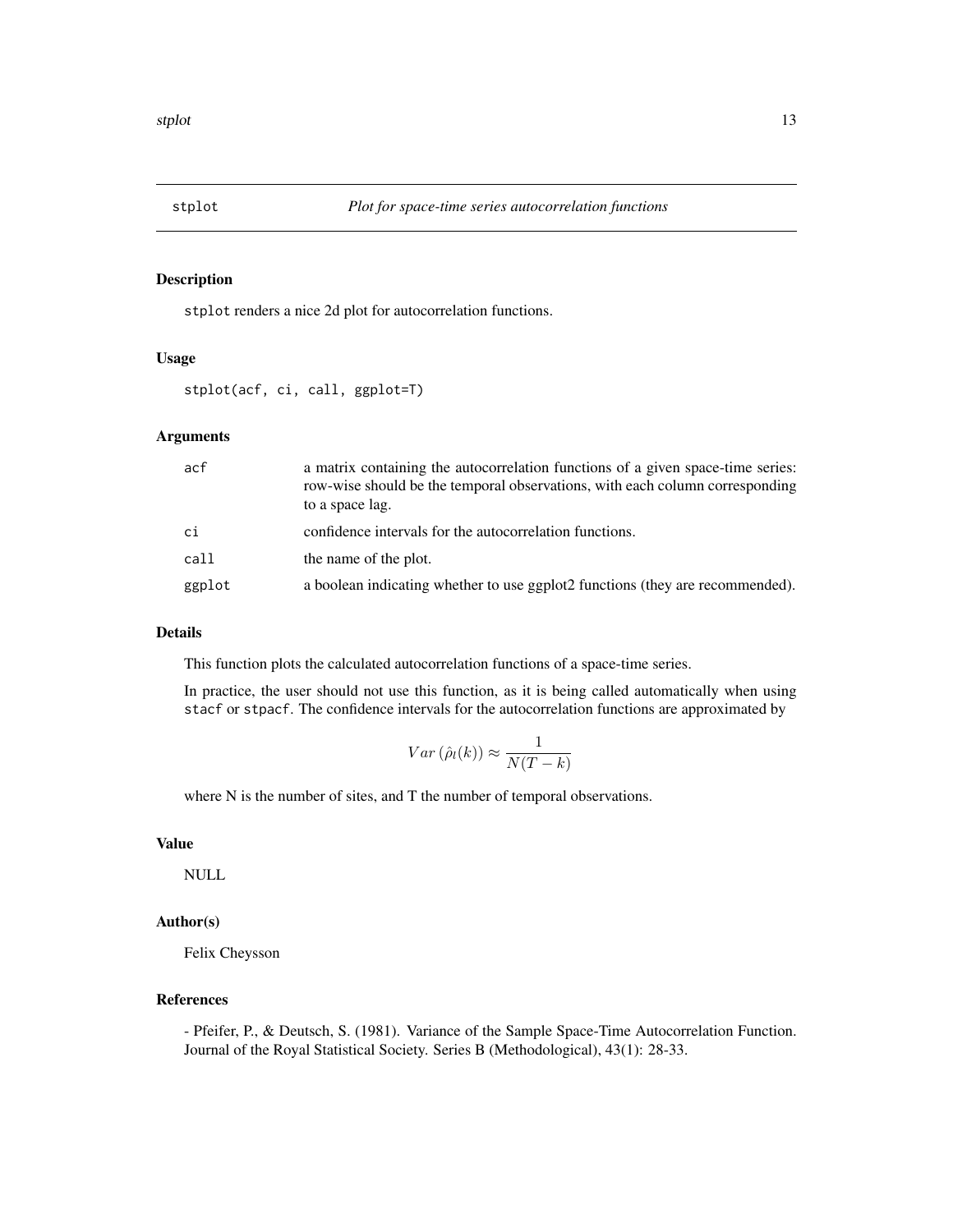## Examples

```
data(nb_mat) # Get neighbourhood matrices
```

```
# Simulate a STARMA model
eps <- matrix(rnorm(94*200), 200, 94)
sim <- eps
for (t in 3:200) {
sim[t,] <- (.4*diag(94) + .25*blist[[2]]) %*% sim[t-1,] +
(.25*diag(94) ) %*% sim[t-2,] +
( - .3*blist[[2]]) %*% eps[t-1,] +
eps[t, ]
}
sim <- sim[101:200,]
sim <- stcenter(sim) # Center and scale the dataset
# Autocorrelation functions
sim.stacf <- stacf(sim, blist, plot=FALSE)
# Plot the autocorrelation function
stplot(sim.stacf, 2 / sqrt(nrow(sim) * ncol(sim)), "stacf(sim, blist)")
```
summary.starma *Summary method for space-time series fitted models*

#### Description

summary method for class "[starma](#page-5-1)".

#### Usage

```
## S3 method for class 'starma'
summary(object, ...)
## S3 method for class 'summary.starma'
print(x, \ldots)
```
#### Arguments

| object                  | a starma class object.         |
|-------------------------|--------------------------------|
| x                       | a summary.starma class object. |
| $\cdot$ $\cdot$ $\cdot$ | unused                         |

## Details

print.summary.starma formats the coefficients, standard errors, etc. and additionally gives 'significance stars'.

<span id="page-13-0"></span>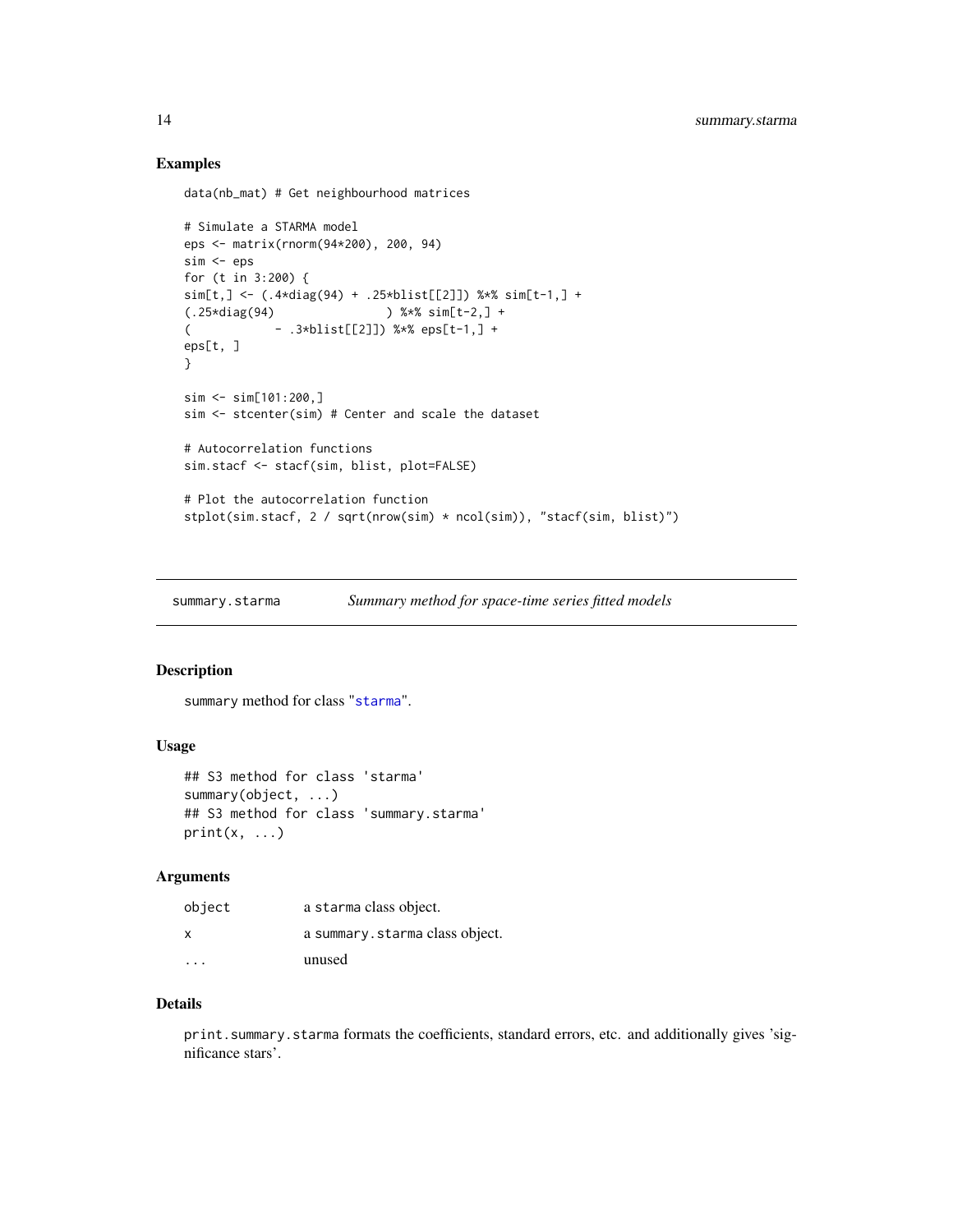### Value

An object of class summary. starma containing the following elements:

| call         | An object of mode "call": a symbolic description of the fitted model                                    |
|--------------|---------------------------------------------------------------------------------------------------------|
| coefficients | A data frame containing the estimates, standard errors, etc. of the coefficients of<br>the fitted model |

## Author(s)

Felix Cheysson

## Examples

```
data(nb_mat) # Get neighbourhood matrices
```

```
# Simulate a STARMA model
eps <- matrix(rnorm(94*200), 200, 94)
sim <- eps
for (t in 3:200) {
sim[t,] <- (.4*diag(94) + .25*blist[[2]]) %*% sim[t-1,] +
(.25*diag(94) ) %*% sim[t-2,] +
( - .3*blist[[2]]) %*% eps[t-1,] +
eps[t, ]
}
sim <- sim[101:200,]
sim <- stcenter(sim) # Center and scale the dataset
# Select parameters to estimate
ar <- matrix(0, 2, 2)
ar[ ,1] <- 1 # phi10 and phi20
ar[1,2] < -1 # phi11ma \leq matrix(c(0,1), 1, 2) # theta11
# Run the Kalman filter algorithm
model <- starma(sim, blist, ar, ma)
```
# Get summary summary(model)